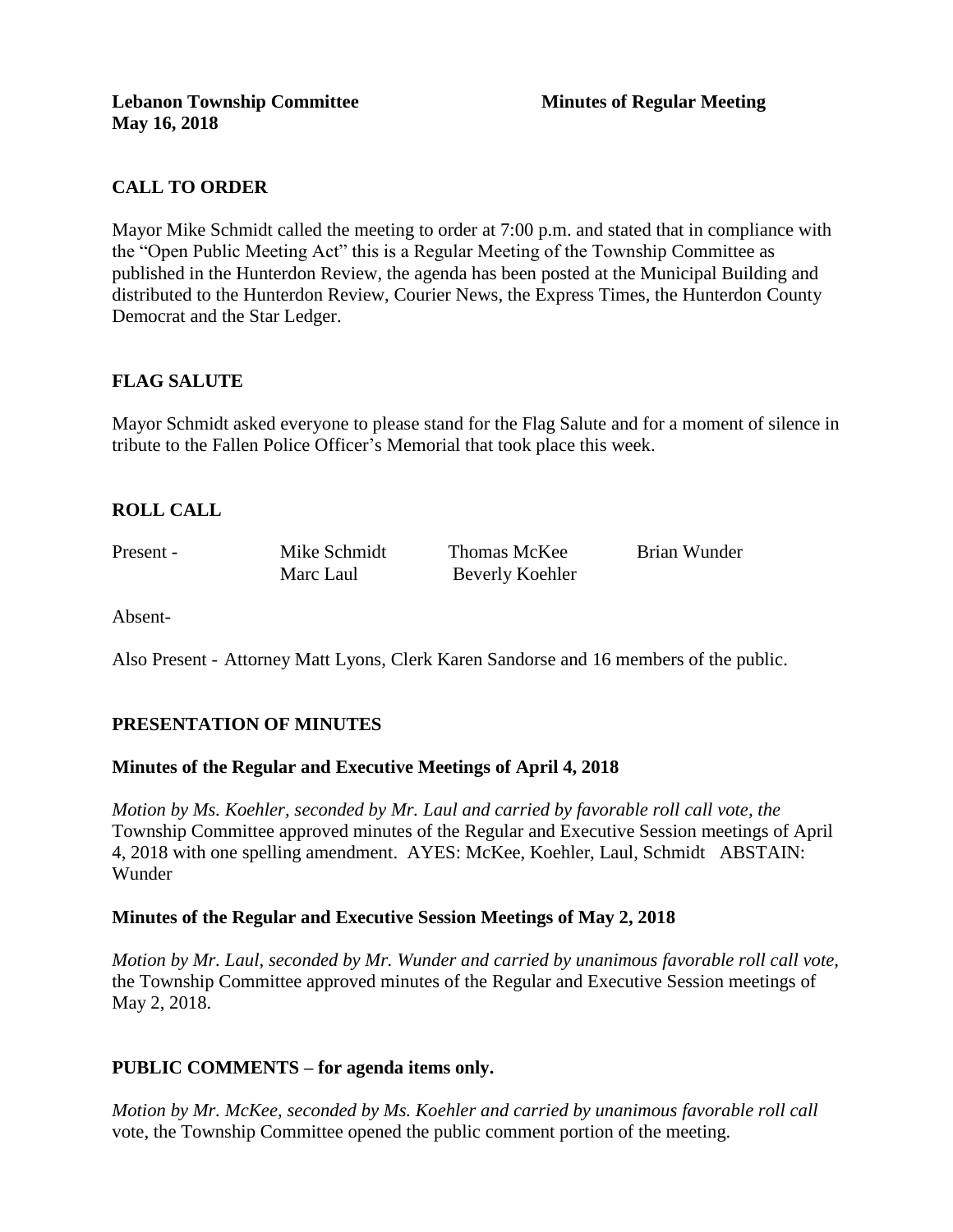LTCM 05/16/2018 Page 2 of 9

There were no comments from the public.

*Motion by Mr. McKee, seconded by Mr. Laul and carried by unanimous favorable roll call vote,* the Township Committee closed the public comment portion of the meeting.

# **GUEST PRESENTATION**

# **Lebanon Township School Representative- Superintendent Jason Kornegay**

The Board of Education is elected by the residents of the Township and has jurisdiction over the school budget and all other policy making decisions for the local school. Superintendent Kornegay has kindly agreed to attend the Committee meeting to inform the constituents of topics recently addressed by the School Board at their public meetings.

Ms. Koehler, School Board Liaison and Mr. Kornegay coordinated a presentation regarding to the 2018 Local School Budget.

Mr. Kornegay also provided information on the newly approved Send and Receive Agreement between Lebanon Township School District and the Hampton School District for the  $\bar{6}^{th}$ ,  $7^{th}$  and 8<sup>th</sup> grade students.

*Motion by Mr. McKee, seconded by Mr. Laul and carried by unanimous favorable roll call vote,* the Township Committee opened a public comment portion of the meeting specific to the information just provided.

Ms. Laurie Hoffman asked questions about the attrition of students and the increase in taxes, special needs students and a possible Send and Receive Agreement with the Califon School District.

Mr. Ron Milkowski asked for clarification on the cost per pupil for Lebanon Township and Hampton students.

Mr. Bernie Cryan asked about transportation costs for the Hampton students. Lebanon Township will not be transporting Hampton students.

Mr. Adam Duckworth commended Mr. Kornegay on his and the school district's efforts with special needs children.

*Motion by Mr. McKee, seconded by Mr. Wunder and carried by unanimous favorable roll call*  vote, the Township Committee closed the public comment portion of the meeting.

# **PROCLAMATION – Municipal Clerk's Week**

*Motion by Ms. Koehler, seconded by Mr. Wunder and carried by unanimous favorable roll call*  vote, the Township Committee approved the below written Proclamation.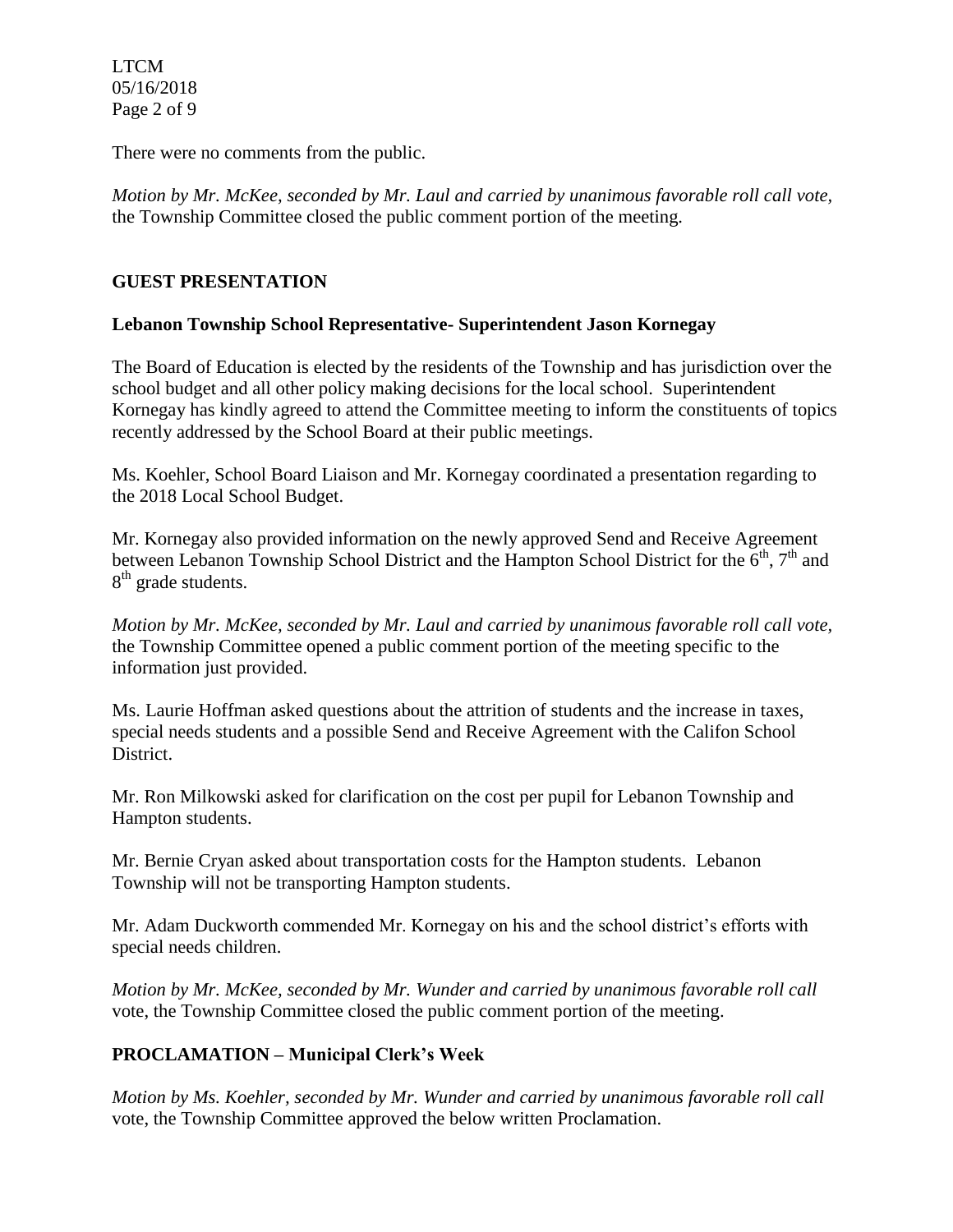# **Proclamation Municipal Clerks Week** May 6-12, 2018

WHEREAS, The Office of the Municipal Clerk, a time honored and Vital part of local government exists throughout the world, and

WHEREAS, the Office of the Municipal Clerk is the oldest among public servants, and

WHEREAS, the Office of the Municipal Clerk provides the professional link between the citizens, the local governing bodies and agencies of government at other levels, and

WHEREAS, Municipal Clerks have pledged to be ever mindful of their neutrality and impartiality, rendering equal service to all,

WHEREAS, The Municipal Clerk serves as the information center on functions of local government and community,

WHEREAS, Municipal Clerks continually strive to improve the administration of the affairs of the Office of the Municipal Clerk through participation in education programs, seminars, workshops and the annual meetings of their state, provincial, county and international professional organizations

WHEREAS, It is most appropriate that we recognize the accomplishments of the Office of the Municipal Clerk.

NOW, THEREFORE, the Lebanon Township Committee, does recognize the week of May 6 through May 12, 2018, as Municipal Clerks for the vital services they perform and their exemplary dedication to the communities they represent.

# **Hunterdon County Cultural Heritage Commission – Junior Historians Essay Contest**

Mayor Schmidt noted that at the Hunterdon County Freeholder's meeting, last evening, Jonah Duckworth was awarded a medal and certificate for winning 1<sup>st</sup> Place, in the Home Schools Division, of the Hunterdon County Jr. Historian Essay Contest. Jonah also acted as a County Freeholder in the second half of the meeting.

Jonah provided the Township Committee with details of his essay topic; Delaware Lackawanna Railroad, which once traveled through the home he lives in.

*Motion by Mr. Wunder, seconded by Mr. McKee and carried by unanimous favorable roll call*  vote, the Township Committee commended Jonah Duckworth on his Hunterdon County Jr. Historian Essay Contest award.

#### **Municipal Telephones**

Mr. Joseph Boratto, of Monmouth Telecom, was present to provide a presentation on a Hosted Phone System and to answer any questions that the Committee may have on his proposal.

# **Open Space Pelio**

Mayor Schmidt stated that, last night, the Freeholders approved the Assignment Agreement for the Pelio Acquisition. The Agreement establishes that Hunterdon County will take 100%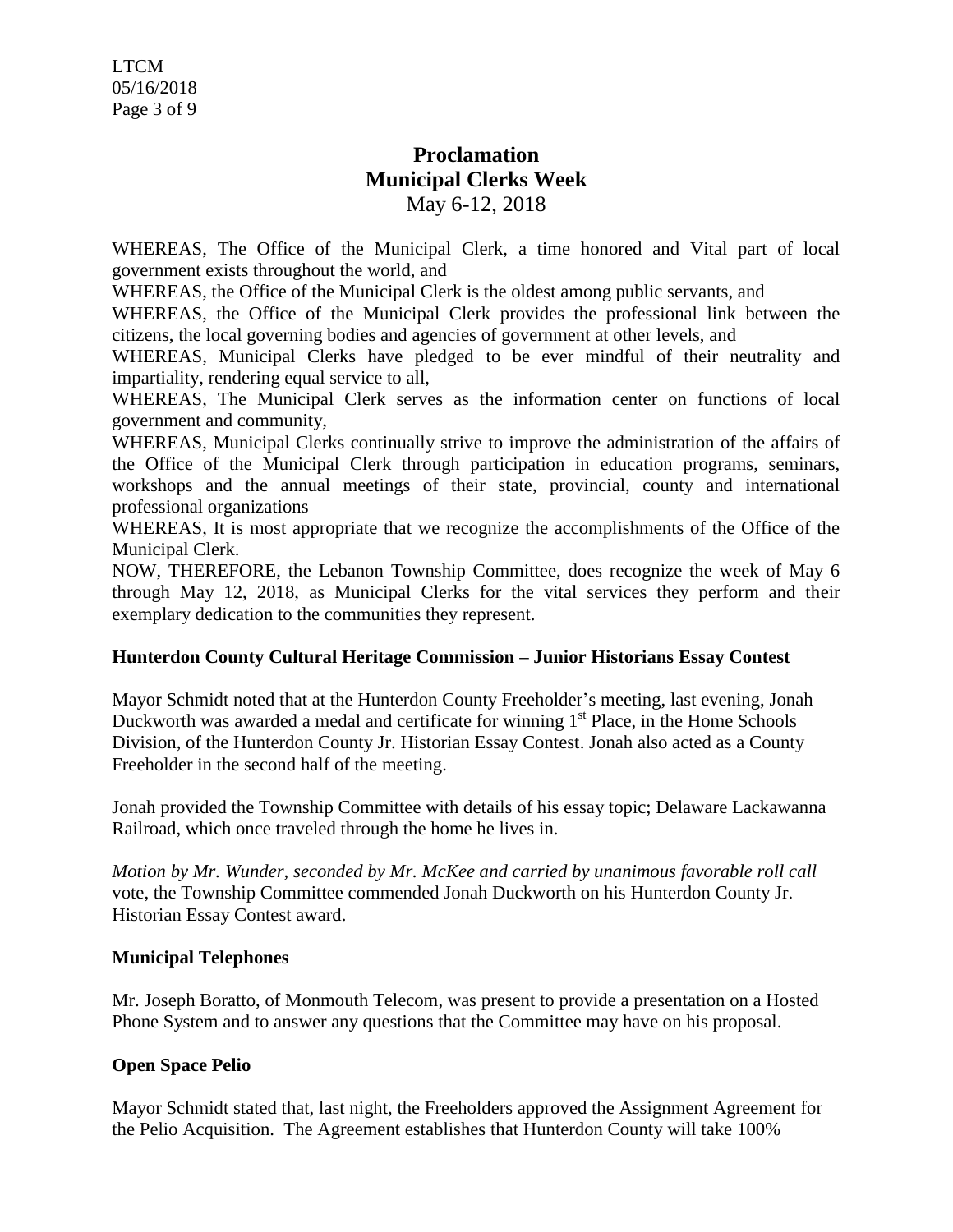LTCM 05/16/2018 Page 4 of 9

ownership of the property. The various funding sources will be divided up to complete the transaction.

# **Hagedorn Property**

Mayor Schmidt stated that there has been talk that business may be resuming at the Hagedorn site and it now appears that a lease has been signed. Mayor Schmidt, Mr. Wunder and Clerk Sandorse met with Senator Doherty to request assistance in obtaining information on the tenancy. The Senator's office is attempting to arrange for someone from the State to attend a Township meeting to provide background on what is transpiring at the site. Once the meeting is scheduled, the intent is to invite the Planning Board to attend as well.

### **DPW Floor**

Mr. Laul said that the Committee was unsuccessful in receiving bids for the grinding of the DPW Mechanics Bay floor. Attorney Lyons stated that, after the process the Committee followed, they are now allowed to proceed in a more streamline fashion without the need to seek additional bids. Mr. Laul reached out to a few other companies to see if they would be interested in meeting to discuss the floor defects and to see if they would like to submit a proposal to solve the drainage issues.

# **NEW BUSINESS**

# **Little Brook Lane Property Owners Association**

Ms. Vicky Coles was present on behalf of the Little Brook Lane Property Owners Association.

Ms. Coles stated that 2 years ago she came before for Committee to request that the Township take over Winding Brook Lane and Pine Ridge Road. The Committee denied the request because the roads do not meet the Class II Standards. Ms. Coles informed the Committee that even though the Township denied taking the roads over the Association would still like services provided. Ms. Coles noted that, based on the New Jersey Municipal Services Act, the Association feels that they are entitled to certain services. Ms. Coles said that they are a unique situation and would like to be reconsidered for the services.

The Committee will have the Township Attorney look into the Municipal Services Act for a response to be provided.

#### **DPW Manager Request to Purchase a Lawnmower**

DPW Manager Warren Gabriel is requesting to purchase a Ferris Zero Turn for grass mowing. Mr. Gabriel received three quotes for the mower and the CFO has certified that funds are available in the 2018 budget. The new lawnmower will replace a 2005, which has 2123 hours of use.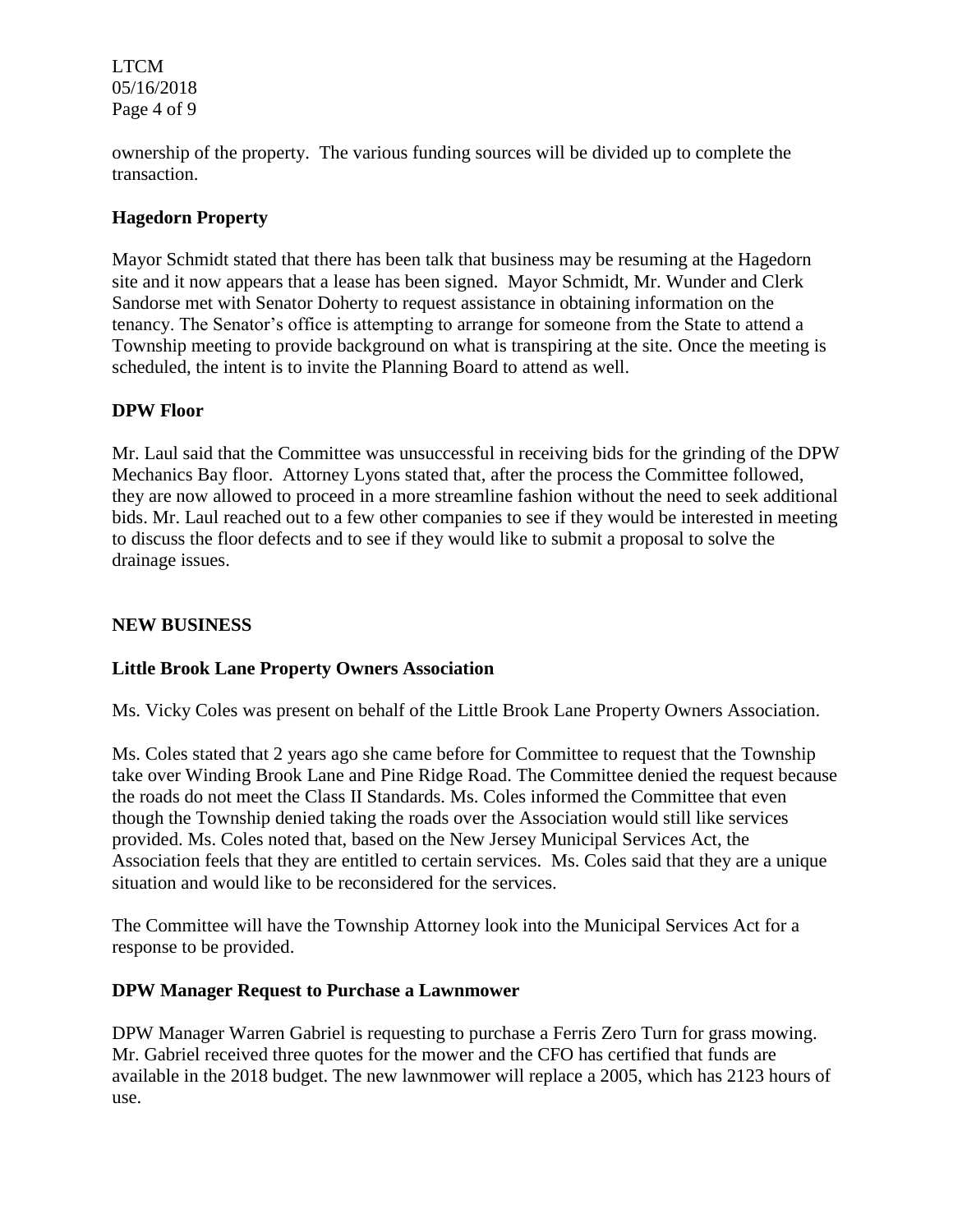LTCM 05/16/2018 Page 5 of 9

The CFO is to determine if the cost is to come out of the Operating Budget or the Capital Budget.

*Motion by Mr. Wunder, seconded by Ms. Koehler and carried by unanimous favorable roll call*  vote*,* the Township Committee approved the DPW Manager's request to purchase a Ferris Zero Turn Mower from Frank Rymon and Sons, Inc., at a cost of \$10,800.00.

#### **American Tower – Request for Approval & Authorization for Tower Modification**

American Tower is requesting Municipal Consent to make modifications to the cell tower located behind the Municipal Office.

*Motion by Mr. Wunder, seconded by Ms. Koehler and carried by unanimous favorable roll call*  vote*,* the Township Committee approved the request of American Tower to modify the tower, with the condition that there is no substantial change in the width or the visual appearance of the tower and that the Township does not waive their rights to any additional revenues that may occur from the work.

### **Perc Witness Resignation**

*Motion by Mr. Wunder, seconded by Mr. McKee and carried by unanimous favorable roll call*  vote*,* the Township Committee accepted the resignation of Jess Symonds, as Perc Witness, with regrets and much appreciation.

#### **Perc Witness Appointment**

*Motion by Mayor Schmidt, seconded by Mr. Laul and carried by unanimous favorable roll call*  vote*,* the Township Committee appointed Joseph Modzelewski, PE, PP, CME, as Perc Witness, term expiring on December 31, 2018.

#### **Recreation Commission Appointment – Alternate No. 2**

Mayor Schmidt appointed Jason Juskeiwicz to the Recreation Commission, as Alternate No. 2. *Motion by Mr. Laul, seconded by Mr. Wunder and carried by unanimous favorable roll call vote,* the Township Committee endorsed the Mayor's appointment of Jason Juskiewicz to the Recreation Commission, as Alternate No. 2, term expiring December 31, 2018.

#### **Request for Waiver of CCO Requirement – 240 Musconetcong River Road**

Mr. John Trudel and his wife Joyce own the property of 240 Musconetcong River Road. The Trudel's have a buyer for the property who intends to demolish the home, due to its poor condition, and build a new one. In addition, there is no well on the property currently; only a spring, so they are requesting a waiver of the CCO requirement. The buyer will be installing a well and a new septic system after the closing.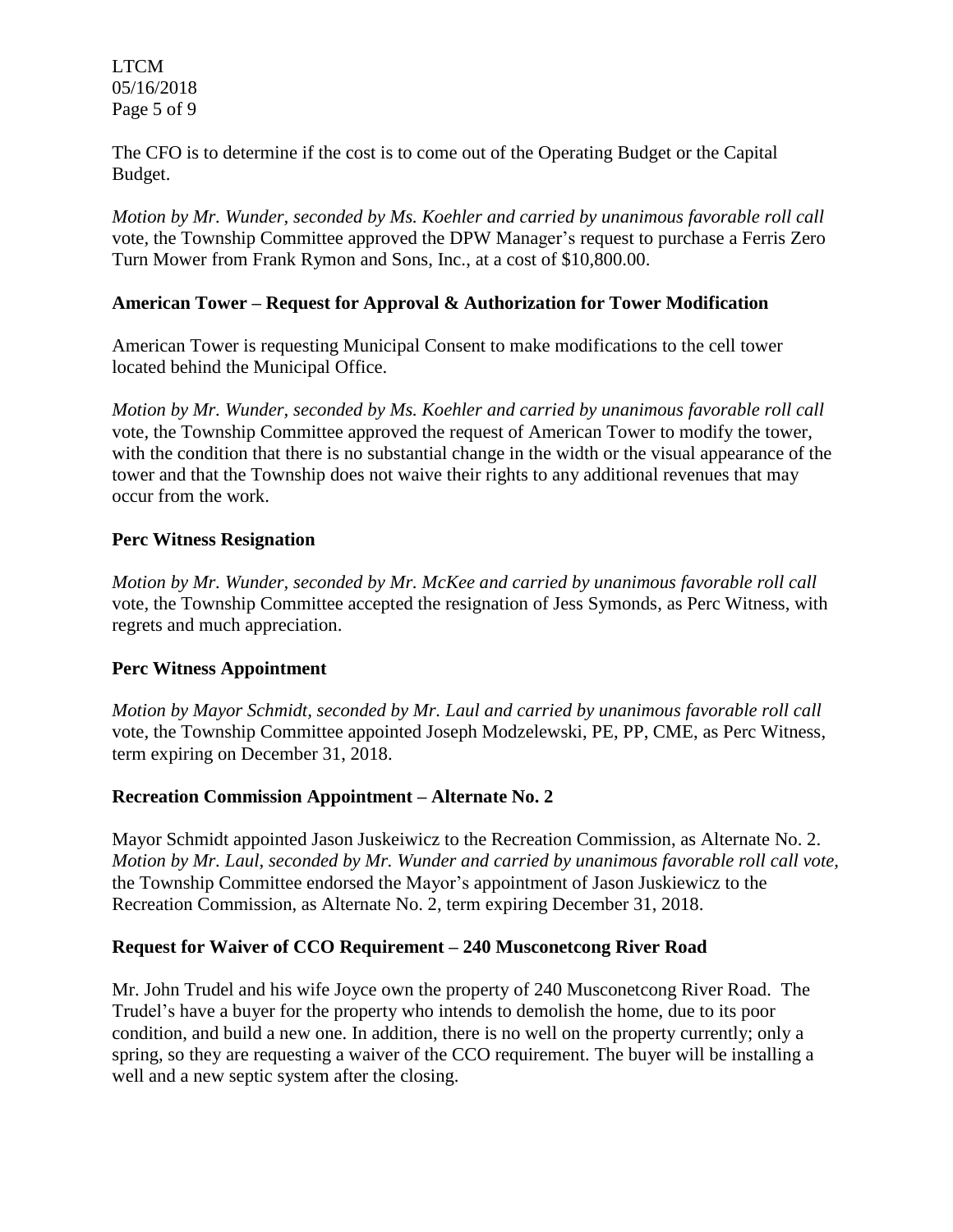LTCM 05/16/2018 Page 6 of 9

Mayor Schmidt stated that when a property is sold it is the one opportunity that the Township has too ensure that there is a healthy well and a good septic system for the purchasers. The Committee has spoken to the Township Attorney and the easiest solution would be for the structure to be demolished before the sale. This way the property will be sold as vacant land and there is no need for a CCO. Mayor Schmidt stated that this can be accomplished between the buyer and the seller without involving the Township. Attorney Lyons stated that for the Township to put together all of the safe guards it needs, in case the building becomes occupied before it is demolished, it will be very time consuming and costly. Mr. Trudel thanked the Committee and stated that he understands what he needs to do at this point.

### **Friends of Memorial Park - Flea Market - Saturday, May 19, 2018**

The Friends of Memorial Park will be holding a Flea Market at the Memorial Park on Saturday, May 16, 2018

### **Township Events**

Historians – Story Telling in Memorial Park – June 24, 2018 – July 29, 2018- August 26, 2018 and Sept. 23, 2018

Recreation Commission-

 Nature Walk – May 23, 2018 at Point Mountain Movies in the Park – June 8, 2018 – July 13, 2018 - August 10, 2018 - September 7, 2018 Fire Department Hose Down – August 25, 2018

# **Historian's Minutes**

Ms. Koehler said that she read in the Historians minutes that they submitted a draft ordinance to Township Committee for consideration last year, but they have not heard anything back to date. Ms. Koehler asked what the ordinance was for. Mayor Schmidt said that the ordinance relates to the creation and responsibilities of the Historians.

# **PRESENTATION OF VOUCHERS**

Committee Members provided a description of vouchers exceeding \$1000.00.

*Motion by Mr. Laul seconded by Mr. McKee and carried by unanimous favorable roll call vote,* the Township Committee approved the May 16, 2018 bill list in amount of \$ 27,611.75.

Mr. Laul left the meeting. 9:20 p.m.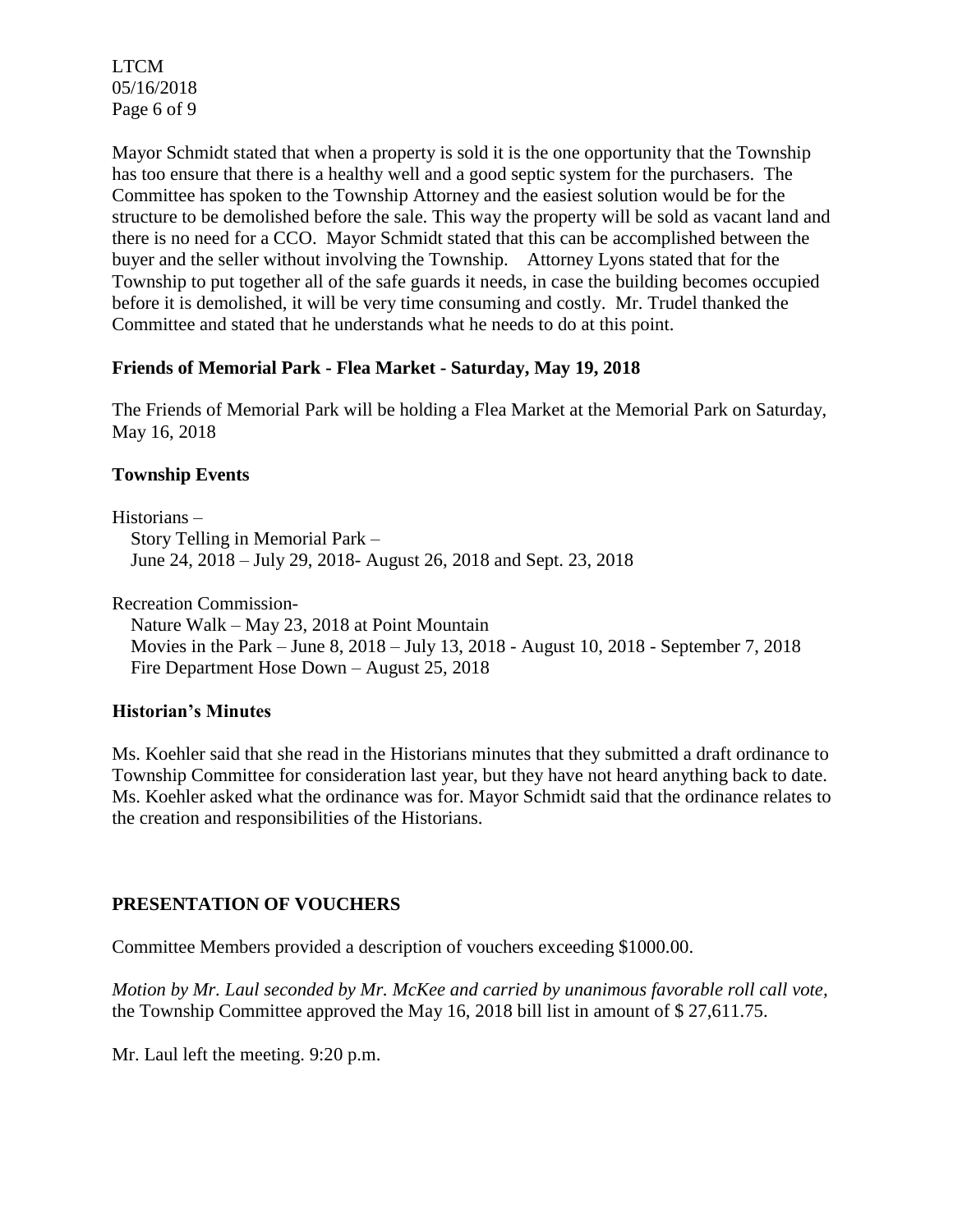LTCM 05/16/2018 Page 7 of 9

### **CORRESPONDENCE**

- a. Township Historian's March 15, 2018 Meeting Minutes
- b. Recreation Commission's April 19, 2018 Meeting Minutes
- c. NJ Special Needs Registry for Disasters. *Mr. McKee stated that he would like to explore the registry further and will work with OEM in doing so. The notice will be placed on the Facebook page and Mr. Wunder will bring to the Senior Center.*

Mr. Laul rejoined the meeting at 9:23 p.m.

d. Volunteer of Fatima - May 27, 2018, between the hours of  $3$  p.m.  $-6$  p.m. Walk to Fatima will be coming through Pleasant Grove Road near Penwell Road.

# **PUBLIC COMMENTS**

*Motion by Ms. Koehler, seconded by Mr. McKee and carried by unanimous favorable roll call*  vote*,* the Township Committee opened the public comment portion of the meeting at 9:24 p.m.

Ms. Laurie Hoffman said that her son has been signed up for Register Ready since before Sandy and no one has ever contracted her. Ms. Hoffman said that the local OEM is aware that she is on the list and must be involved. OEM must be more proactive instead of reactive.

Ms. Hoffman asked how to post on the Facebook page. Mr. Laul said that requests should come through the Clerk and noted that he is putting a policy together and certain items will be preapproved for posting.

Ms. Hoffman asked about the State fees for the testing of Fire Station No. 3.

Mr. Victor Hoffman asked if the Rescue Squad plaque was ever placed at the Station No 3.

Mr. Hoffman asked how the subcommittees are going to know that they need to notify the Township Committee about events that are going to take place.

Mr. Hoffman said that it was nice that the Committee recognized Jonah for his accomplishment as a home-schooled student and questioned why there was no participants from the local school.

*Motion by Ms. Koehler, seconded by Mr. Wunder and carried by unanimous favorable roll call*  vote, the Township Committee closed the public comment portion of the meeting at 9:36 p.m.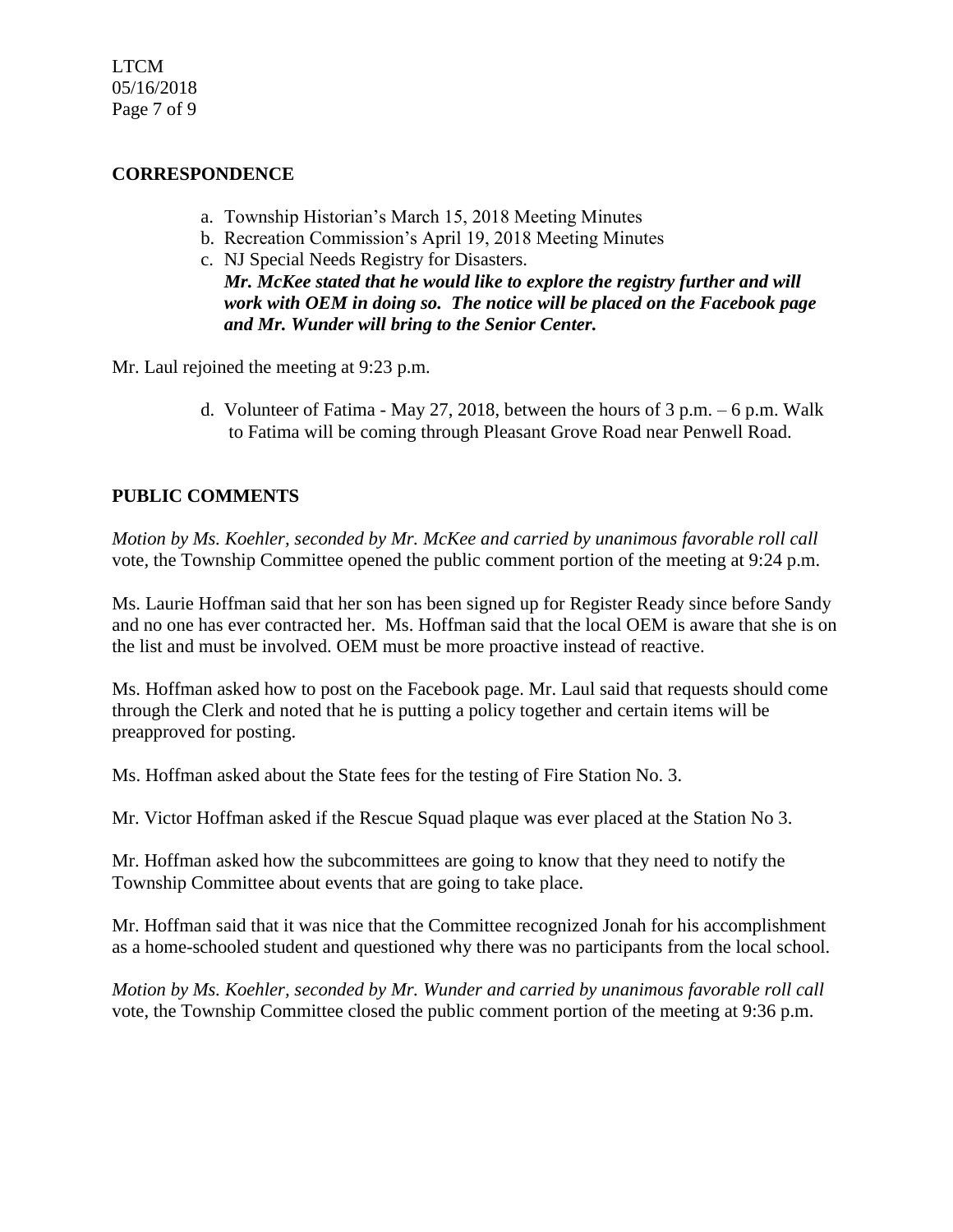LTCM 05/16/2018 Page 8 of 9

#### **EXECUTIVE SESSION - Resolution No. 43-2018**

*Motion by Mr. Laul, seconded by Ms. Koehler and carried by unanimous favorable roll call vote,* the Township Committee approved Resolution No. 43-2018 and convened in executive session at 9:37 p.m.

### TOWNSHIP OF LEBANON COUNTY OF HUNTERDON STATE OF NEW JERSEY RESOLUTION NO. 43-2018 RESOLUTION AUTHORIZING EXECUTIVE SESSION

WHEREAS, the Open Public Meetings Act; *N.J.S.A.* 10:4-6 *et seq*., declares it to be the public policy of the State to insure the right of citizens to have adequate advance notice of and the right to attend meetings of public bodies at which business affecting the public is discussed or acted upon; and

WHEREAS, the Open Public Meetings Act also recognizes exceptions to the right of the public to attend portions of such meetings; and

 WHEREAS, the Mayor and Committee find it necessary to conduct an executive session closed to the public as permitted by the *N.J.S.A*. 40:4-12; and

 WHEREAS, the Mayor and Committee will reconvene in public session at the conclusion of the executive session;

NOW, THEREFORE, BE IT RESOLVED by the Mayor and Committee of the Township of

Lebanon, County of Hunterdon, State of New Jersey that they will conduct an executive session to discuss

the following topic(s) as permitted by *N.J.S.A*. 40:4-12:

A matter which Federal Law, State Statute or Rule of Court requires be kept confidential or excluded from discussion in public (Provision relied upon:  $\cdot$  );

A matter where the release of information would impair a right to receive funds from the federal government;

A matter whose disclosure would constitute an unwarranted invasion of individual privacy;

 A collective bargaining agreement, or the terms and conditions thereof (Specify contract: \_\_\_\_\_\_\_\_\_\_\_\_\_\_\_\_\_\_\_\_\_\_\_\_\_\_\_\_\_\_\_\_\_\_\_\_\_\_\_\_\_\_\_);

 A matter involving the purpose, lease or acquisition of real property with public funds, the setting of bank rates or investment of public funds where it could adversely affect the public interest if discussion of such matters were disclosed; Real Estate Acquisitions –

\_\_\_X\_ Tactics and techniques utilized in protecting the safety and property of the public provided that their disclosure could impair such protection; **Building Safety**

\_\_\_\_\_\_Investigations of violations or possible violations of the law;

 X Pending or anticipated litigation or contract negotiation in which the public body is or may become a party; (The general nature of the litigation or contract negotiations is**: Hodgkins v. Weichert, County of Hunterdon, Township of Lebanon- Docket: 452-18**

Professional Service Contracts\_\_\_\_\_\_. The public disclosure of such information at this time would have a potentially negative impact on the municipality's position in the litigation or